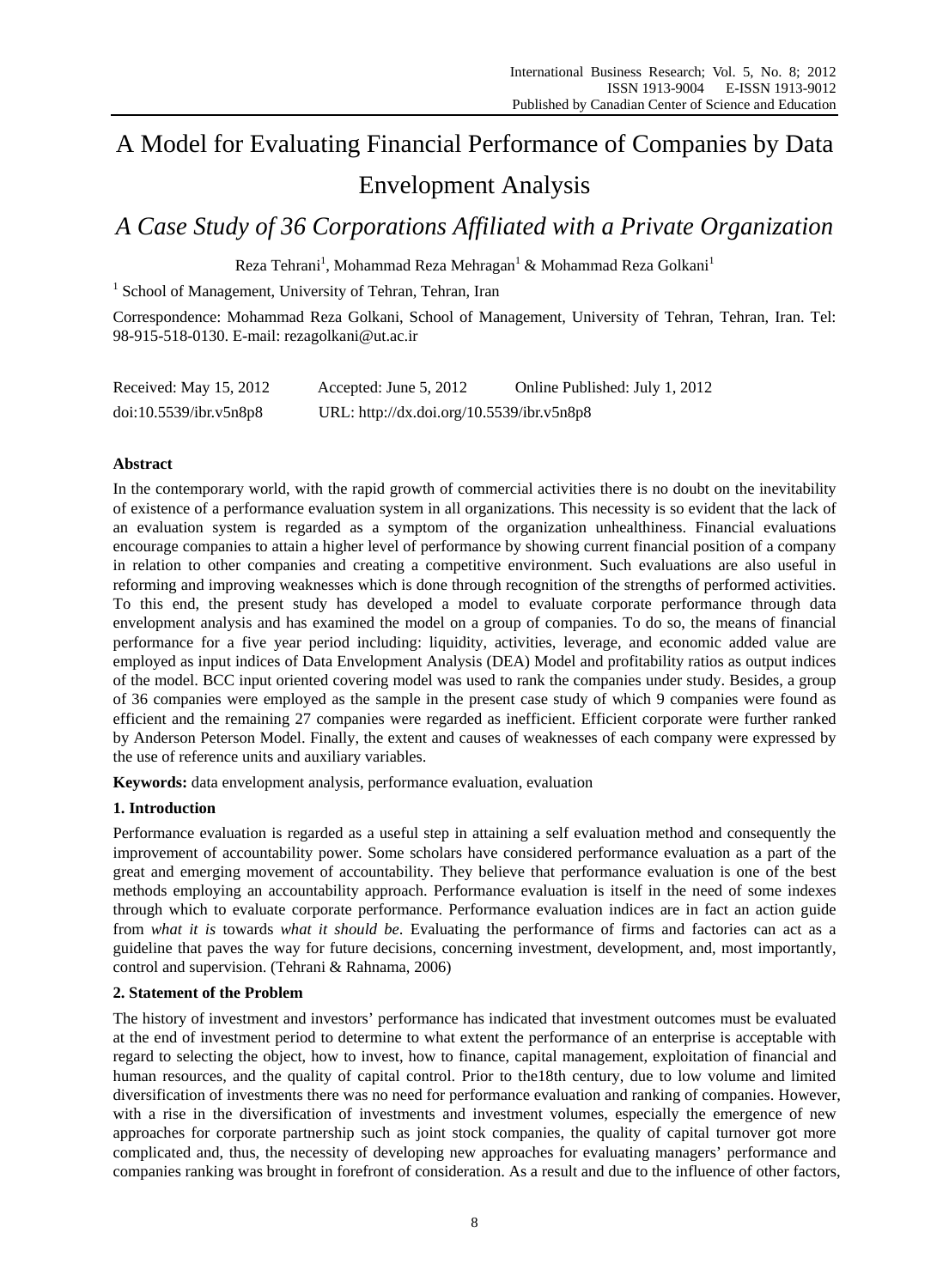the multitude and complexity of formulae and approaches for performance evaluation of investments as a base for ranking companies in terms of investments' preferences, complexity, volume, size, the type of investments, and other influencing factors, the employment of simple ROI1formulae to complicated mathematic techniques has been continued until now (IslamiBidgoli, 2003).

Financial evaluations have been among the oldest and the most important approaches used for evaluating the performance of companies which are mainly based on financial statements. Financial analyses provide valuable information regarding procedures, correlations, qualities, dividends, and finally corporate strengths and weaknesses and the quality of their financial positions. Four main instruments used for performing such analyses are horizontal, vertical, procedural, and ratio analyses. Corporate performance analysis can provide an insight to managers over time to know their future directions. Such type of analysis, especially if illustrates companies' strengths and weaknesses over different time periods, is useful in recognizing the past and present conditions and of vital value for future strategies. Performance should be evaluated in a way that to recognize useful managerial information and provide some guidelines to direct future operations. In order to carry out performance analysis, various utility analysis approaches were investigated in this study and finally an envelopment data analysis was chosen as analysis framework.

#### **3. Major Objectives of the Study**

The main objective of the study is to develop a model for the evaluation of companies' performance through financial information and envelopment data analysis technique. The model can be useful in comparing the output and efficiency of different companies to provide some suggestions for their future.

Minor objectives of the study:

- Evaluating and monitoring current control and evaluation system used in corporate.
- Attaining a comprehensive financial system for evaluating companies' performance.
- Increasing reliability, accuracy, and the rate of evaluation system of companies' performance.
- Providing financial indices affecting the assessment of companies' performance.
- Finally, developing DEA practical models for evaluating companies' performance.

## **4. Review of Literature**

Since the present study aims to develop a financial model to evaluate companies' performance, a summary of studies done in Iran and in other countries in various areas is presented here:

#### *4.1 Studies Done in the Field of Investment Funds with the DEA Model*

Zhao, Wang and Lai (2011) in a study titled "Mutual funds performance evaluation based on endogenous benchmarks" developed two second order DEA models to evaluate the performance of investment funds based on an internal measurement. The study makes a distinction between two vital factors associated with the performance of investment funds, i.e. risk and productivity. This method was tested in a sample of 25 investment funds active in china market. The results of the study indicate ranking of investment funds is more associated with the system risk control than other factors.

Zhao and Yue (2010) in a study "A multi-subsystem fuzzy DEA model with its application in mutual funds management companies' competence evaluation" proposed a (DEA) based on the fuzzy logic in the form of several subsystems in order to evaluate the main core of competitions for the management of investment funds. To analyze the completions for the management of investment funds in a financial market, Zi Joan considers the distance these organizations perceive for achieving their objectives and then analyzes the management of investment funds.

Edirisinghe and Zhang (2010) in their study "Input/output selection in DEA under expert information, with application to financial markets", embarked a study on fundamental analysis of business firms through the employment of quarterly financial data to determine an optimized fundamental empowerment index based on the DEA method. Over 800 business organizations including a large part of the US Stock Market were employed to assess the model.

Sebastia´n and Ester (2008) conducted a study on "Data envelopment analysis of mutual funds based on second-order stochastic dominance". In this study, they considered whether data envelopment analysis can be employed pervasively to evaluate the performance of investment funds. However, most methods employed based on the DEA overestimate the rate of the existing risks in portfolios' internal scales. This is due to the fact that in conventional DEA method, the risks associated with portfolios are the same as a linear blend of existing risks in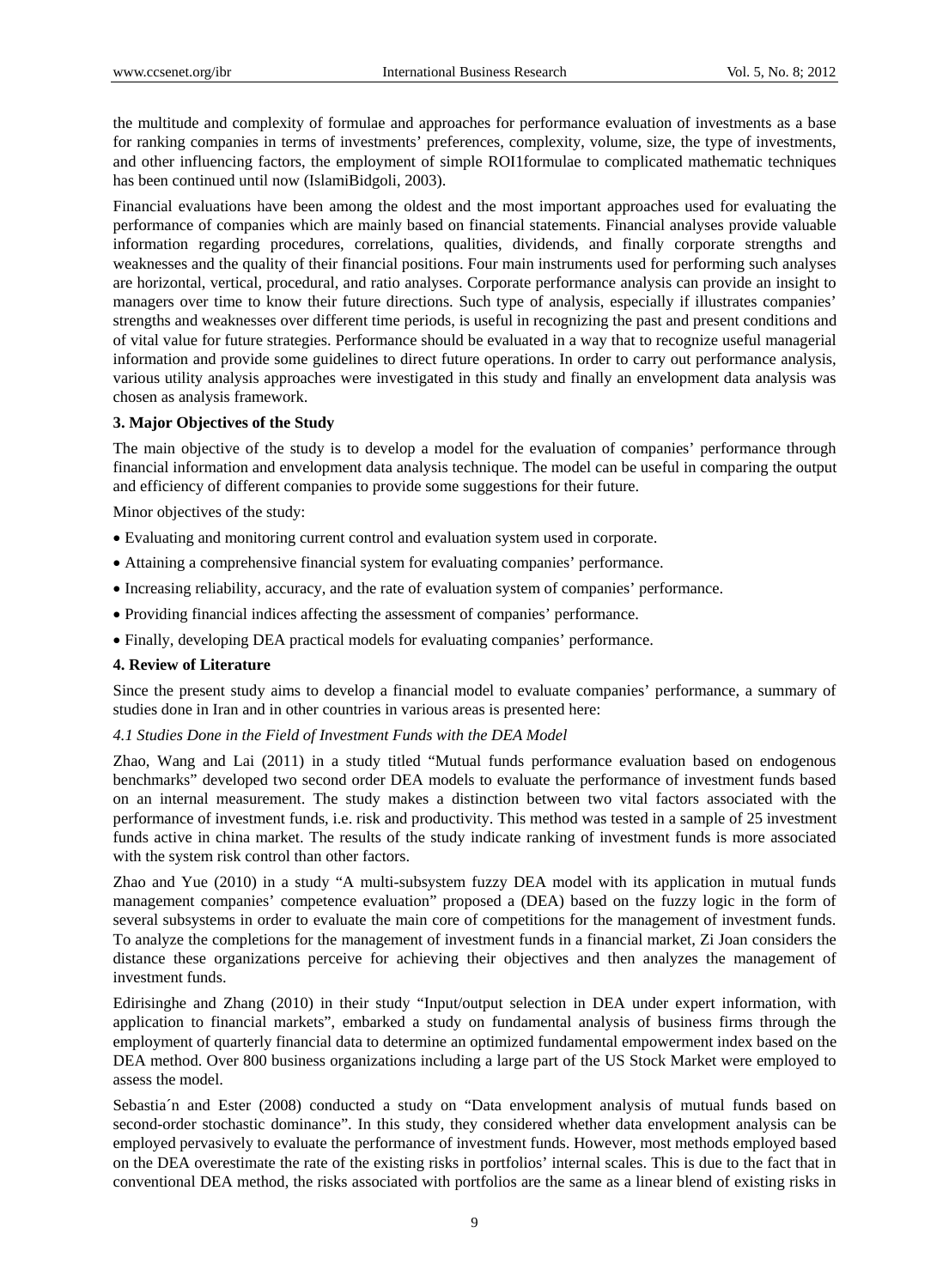investment funds which may lead to overlook the significant effects of portfolios' irregularities. In the study, 6 DEA pseudo-linear modeling programs were assessed in estimating the partial efficiency of investment funds along with a second order stochastic control (SSD).

Zhao and Wang (2007) in their study under the title of "Empirical Study on Chinese Mutual Funds' Performanc" evaluated the performance of investment funds active in China via the DEA method. The sample under study included 24 institutions with open investment and 54 institutions with closed investment in 2004 and 2005. Results of the study suggest that the majority of investment funds working in Chinamarket are not efficient.

Gregoriou, Sedzro, Komlan and Zhu (2005) conducted a study titled "Hedge fund performance appraisal using data envelopment analysis" to evaluate the performance of risk coverage funds via (DEA). One of advantages of the employment of DEA approach is that it does not need a lucid criterion and as a result reduces the problems resulting from the use of scales and criteria to investigate abnormal distribution of return of the investment in these funds.

Panayiotis (2004) in a study entitled "Performance Evaluation of the Bond Mutual Funds Operating in Greece" evaluated the performance of 39 joint investment funds in financial markets in Greece within the time period of 15/03/1999 to 12/31/1999. The ranking of these investment funds was different in the average return of the investment and the overall risk of the investment.

Galagedera and Silvapulle (2002) studied "Australian Mutual Fund Performance Appraisal Using Data Envelopment Analysis" to measure the relative efficiency of 257 investment funds in Australia. They also investigated the reasonable return using (DEA) to determine how the efficiency of these funds is dependent on characteristics, management strategies and their operational environment. The efficiency was examined with different combinations of input-output variables.

Basso and Funari (2001) in a study entitled "Theory and methodology a Date Envelopment Analysis approach to measure the mutual fund performance" developed a model that can be used in the performance evaluation of investment funds. This model employs a kind of operational research methodology known as (DEA). In this method, several inputs and variables can be manipulated and, as a result, it is possible to examine various risk measures. The results of this study suggest that by using this process it is possible to determine a mixed portfolio for each specific fund to be used as a specific benchmark for the fund.

# *4.2 Studies Done in the Field of Banking with the DEA Model*

Halkos and Salamouris (2004) evaluated the performance of Greek banking sector and determined their efficiency using data envelopment analysis and financial ratios. The results showed that DEA can be used as both a substitute for and a supplement to traditional methods of financial analysis to evaluate the performance of organizations.

IslamiBidgoli and Kashani Poor (2004) in a study under the title of "Comparing and evaluating methods performance evaluation of bank branches and suggesting a suitable model" measured the efficiency of 142 branches of Tejart Bank, using triple data envelopment analysis, stochastic frontier methods, and financial ratios. They ranked 142 branches based on their efficiency for each of these three methods. The results of the study demonstrated that of these three new models, data envelopment analysis is more appropriate for measuring the efficiency of the bank branches.

Haghighat and Nassiri (2003) in an article entitled "An investigation of banking system performance using data envelopment analysis (a case study of Agricultural Bank)" evaluated the performance of 172 branches of Agricultural Bank with fixed and variable returns assumptions at a scale in a region of the country. Technical efficiency of the branches was estimated and finally some branches were selected as inefficient units for the reference model.

#### *4.3 Other Studies Done in the Field of DEA and Performance Evaluation*

Wen-Cheng LIN, Chin-Feng LIU and Ching-Wu CHU (2005) in a study titled "Performance Efficiency Evaluation of The Taiwan's Shipping Industry: An Application of Data Envelopment Analysis" tried to develop a suitable method to evaluate the performance of shipping industries with regard to financial indexes since financial indexes are not easily quantifiable at times and the measured financial indices seem suspicious and unreliable. As a result, financial indices are regarded as important measures of performance evaluation.

Feroz, Kim, and Raab (2003) examined financial statements of a sample of corporations active in oil and gas industry by data envelopment analysis. They suggested that DEA can be a suitable complement for traditional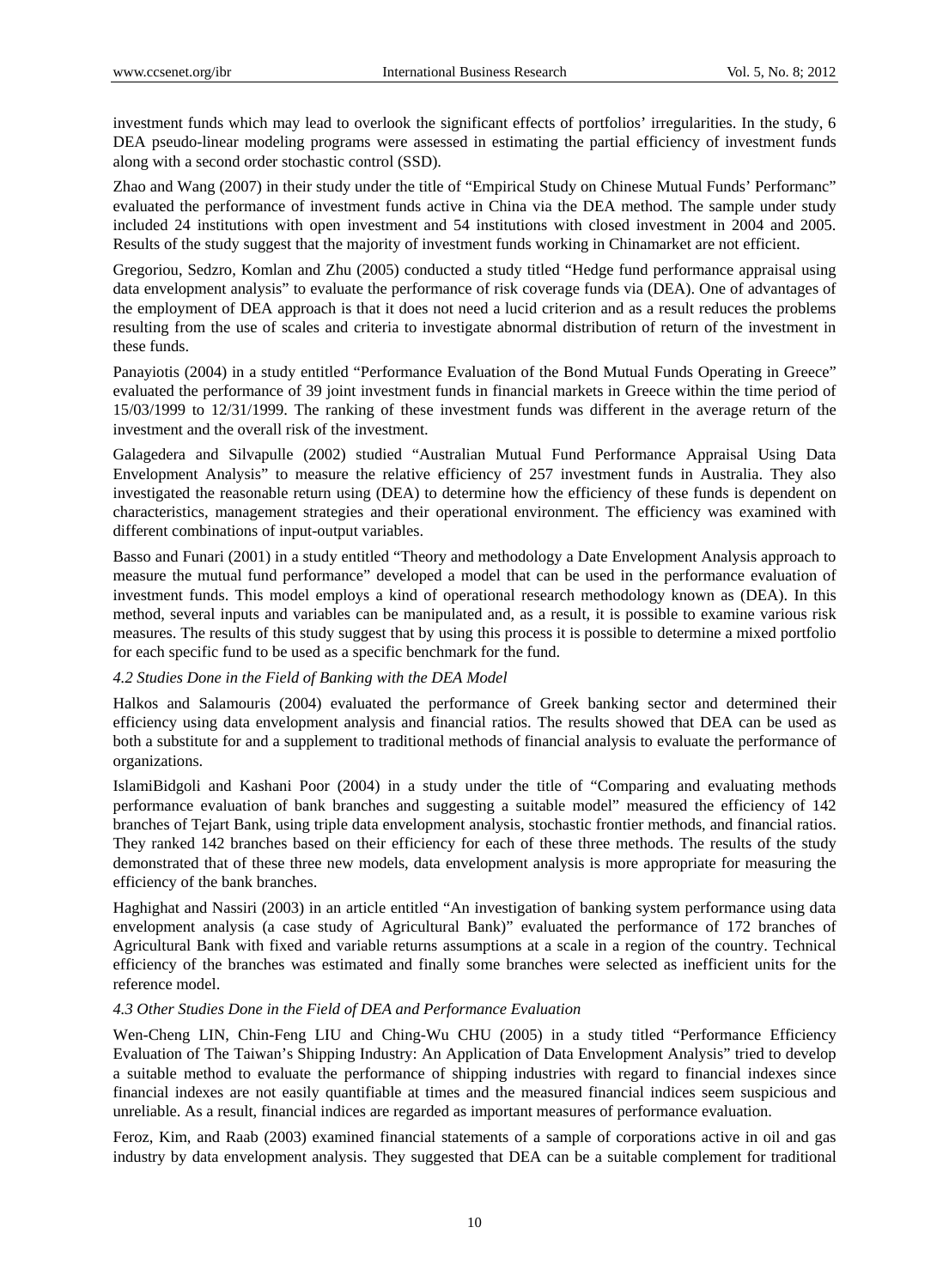analysis of financial ratios in business corporations. In addition, DEA serves as a reliable and stable basis to evaluate managerial and operational performance of companies.

Sueyosh (2000) in a study: "A process for evaluating retail store efficiency: a restricted DEA approach" has pointed out that one of the disadvantages of previous BEA-based analyses is that such analyses are often applied for evaluating companies' past performance. Emphasizing that making plans for the future is more important than past performance, this study has developed a random DEA model and then as it is the case for random models, future information is incorporated in the model under study as well. The proposed model in the study has been called "DEA future analysis".

Keung (2000) examined whether data envelopment analysis based on risk-return considerations can determined stocks priced relative to bad stocks. In this study, four industry including telecommunications, telecommunication equipment, hardware and software, and computer services were tested at the end of 1997 and 1998. The result of examination of data envelopment analysis indicated that software industry had the lowest pricing efficiency while the telecommunications industry enjoyed the highest pricing efficiency.

Worthington (1998) compared the performance of 30 gold generating companies through data envelopment analysis. The results of the study indicated that simple ratios are not useful in comparing and ranking the performance of the companies and, therefore, multiple input and output methods should be applied to do so.

Khajavi, GhayuriMoghadam and Ghaffari (2010) conducted a study titled "Data envelopment analysis as a complement for traditional analyses of financial ratios" to perform a comprehensive analysis of financial statements that takes into account and accumulate all financial ratios. To do so, the study has proposed Data envelopment analysis and financial statements of 267 corporations have been analyzed for the time period of 2005 to 2007. In addition, financial ratios of 4 inputs and 7 outputs have been analyzed in the input based BCC envelopment model, showing that 32 corporations enjoyed a relative efficiency.

Mohammadi (2007) in his study under the title of "Application of mathematical planning technique (hierarchical analysis and data envelopment analysis) to analyze financial statements of medicine companies" has suggested that of the liquidity ratios, growth, increase in proportion of owners' equity and of operational ratios, the inventory turnover ratios are of highest significance in the medicine industry. Then the scores for inefficiency of medicine companies were determined using the data envelopment analysis model.

Kimiagari and Farhad (2006) in a study titled "Development of a model to measure, evaluate, and rank the financial performance of urban water and drainage companies" have introduced and examined a number of method used in financial evaluation including activity-based cost estimation, Malcolm Baldric's rewarding model, balance score card, European quality award, economic value added etc. Finally, they have developed a model with flexibility and comparability features through Eviews Software for each year based on evaluation models.

Khajavi, SalimiFard, and Rabiyeh (2005) conducted a study on "The employment of the data envelopment analysis for determining portfolios of highly efficient companies accepted in Tehran's Stock Market". In this study, input based CCR model with envelopment form was employed. The results of the study indicated that of 90 companies under investigation, comprising 32% of the total numbers of companies were determined as efficient companies while the remaining 61 companies were inefficient.

QodratianKashan and AnvariRostami (2004) in a study named "Development of a comprehensive model for performance evaluation and ranking of companies" have proposed a model to be used for ranking companies. To do so, after reviewing a comprehensive literature, the authors have examined four components of 6 components of finance, internal processes, customers, development and innovation, human resources, and management in the BCC model. Based on the examination of these components, 422 performance indexes were derived to evaluate and rank companies. In addition, decision making model for several indexes was employed for making it possible to make a final and collective judgment on final ranking of each company. In this study, the authors have pointed out that the ranking methods lack the desired totality and therefore they are not efficient in determining weaknesses, strengths, opportunities, and threats. The reason is that such methods are often dependent on a single index. However, this study has employed 6 indices of finance, customers, human resources, development and innovation, and management internal processes along with 422 secondary indices. After the determination of the components under study and the significance of each components by Shannon's Entropy Technique, the weight of each index used in the model was measured and finally the sample of automobile companies were ranked practically through Tapsis technique.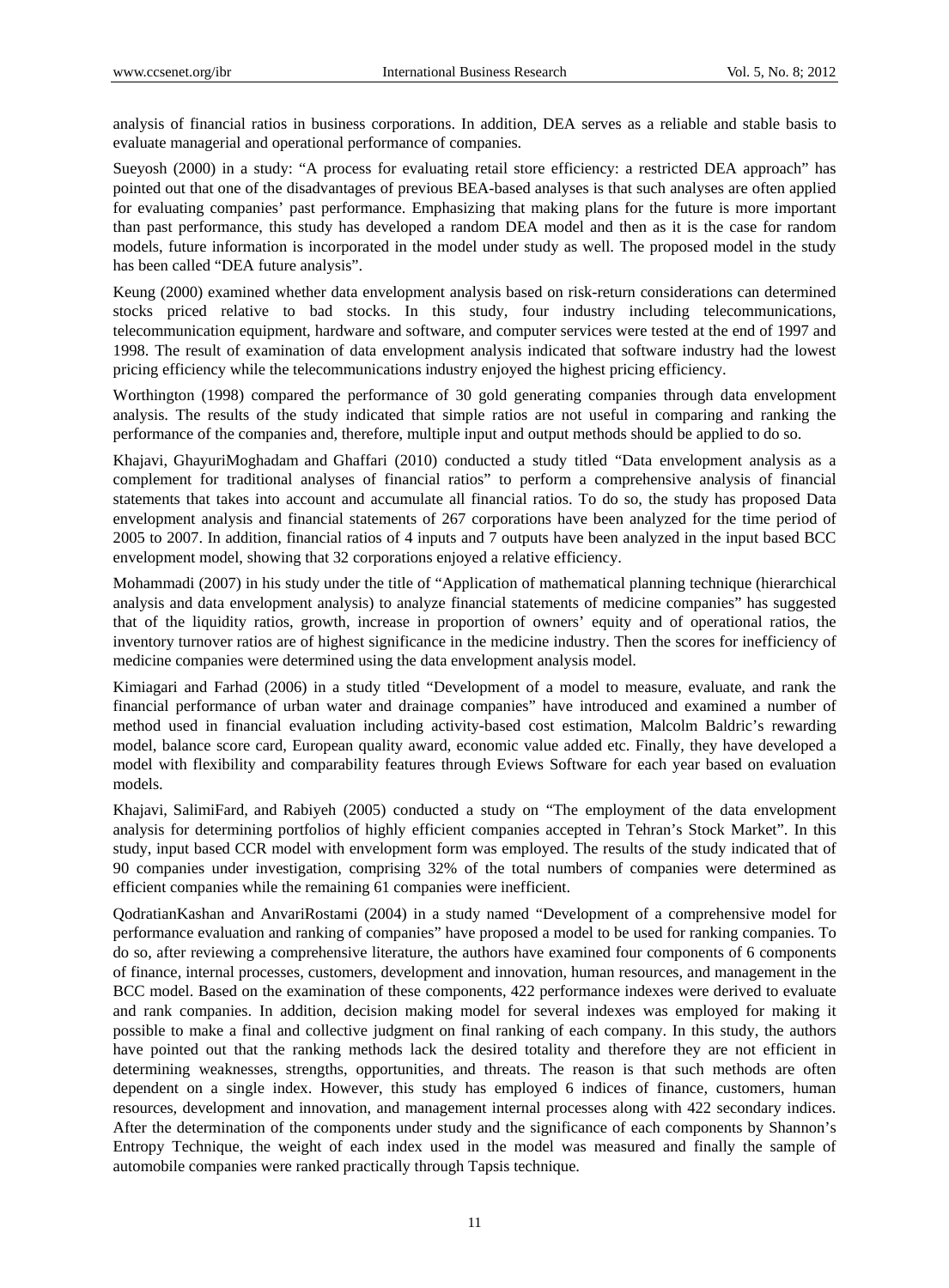# **5. Research Question**

The present study aims to answer the following question:

Which model can be used with companies' financial information and data envelopment analysis to rank companies and evaluate their performance?

# **6. Research Methodology**

Research methods in behavioral sciences are in general divided according the following two criteria:

- a) Research objectives
- b) The method of data collection

Since the present study deals with a real, objective, and dynamic subject, it follows an applied objective and is a descriptive research with regard to the method of data collection and, as a result, it employs a cross sectional survey method (Sarmad, Bazargan & Hejazi, 2010).

In comparison with parametric methods such as regression, the DEA model has some advantages (Charnes et al., 1987):

- 1. Concentration on each observation instead of the average of population.
- 2. Providing an individual measurement approach for each unit that uses independent variables (inputs) to make dependent variables (desired outputs).
- 3. Using multiple inputs and outputs at the same time.
- 4. Adaptable to exogenous variables.
- 5. Be able to include replica variables.
- 6. There is no need to know previous weights of inputs and outputs.
- 7. The functional form of the production relationship does not limit it.
- 8. Providing an estimate for changes in inputs and outputs to make the units efficient.
- 9. Optimum response of Pareto.
- 10. Equity standards in the relative evaluation of each unit are met.

Main instruments used in the present study are as follows:

To determine variables under study and their weights in the DEA model, field research and questionnaires were employed. Besides, library research, documents, books, articles, theses, and internet references were employed to review the literature on the subject matter. And finally to collected financial data organizational documents (financial statements) were used in the present study.

# **7. Data Collection**

A questionnaire was used in the present study to determine input and output variables in the DEA model. The questionnaire contained two types of questions. The first part of questions dealt with the determination of input variables affecting the performance evaluation and the second set of questions was associated with the determination of output variables affecting the performance measurement. The number of questions dealing with input variables was 11 and those related to output variables were 6 designed based on the Likert scale. The questionnaire employed in the study served as an instrument to obtain input and output variables affecting the research problem to carry out the DEA model and was administered to accounting and financial professors (from British, Iranian, and Australian universities).

In addition, to determine the weight of input and output variables, a questionnaire was administered to the experts in the field to weigh input and output ratios. Furthermore, in order to calculate the specified ratios according to the financial statements, the mean of these ratios for a period of five year for each company of the corporations was found and applied to the model.

# **8. Research Variables**

Independent Variables under study are:

Input and output variables including financial ratios (current ratio, quick ratio, working capital ratio, accounts receivable turnover ratio, inventory turnover ratio, Asset turnover ratio, collection period ratio, debt ratio,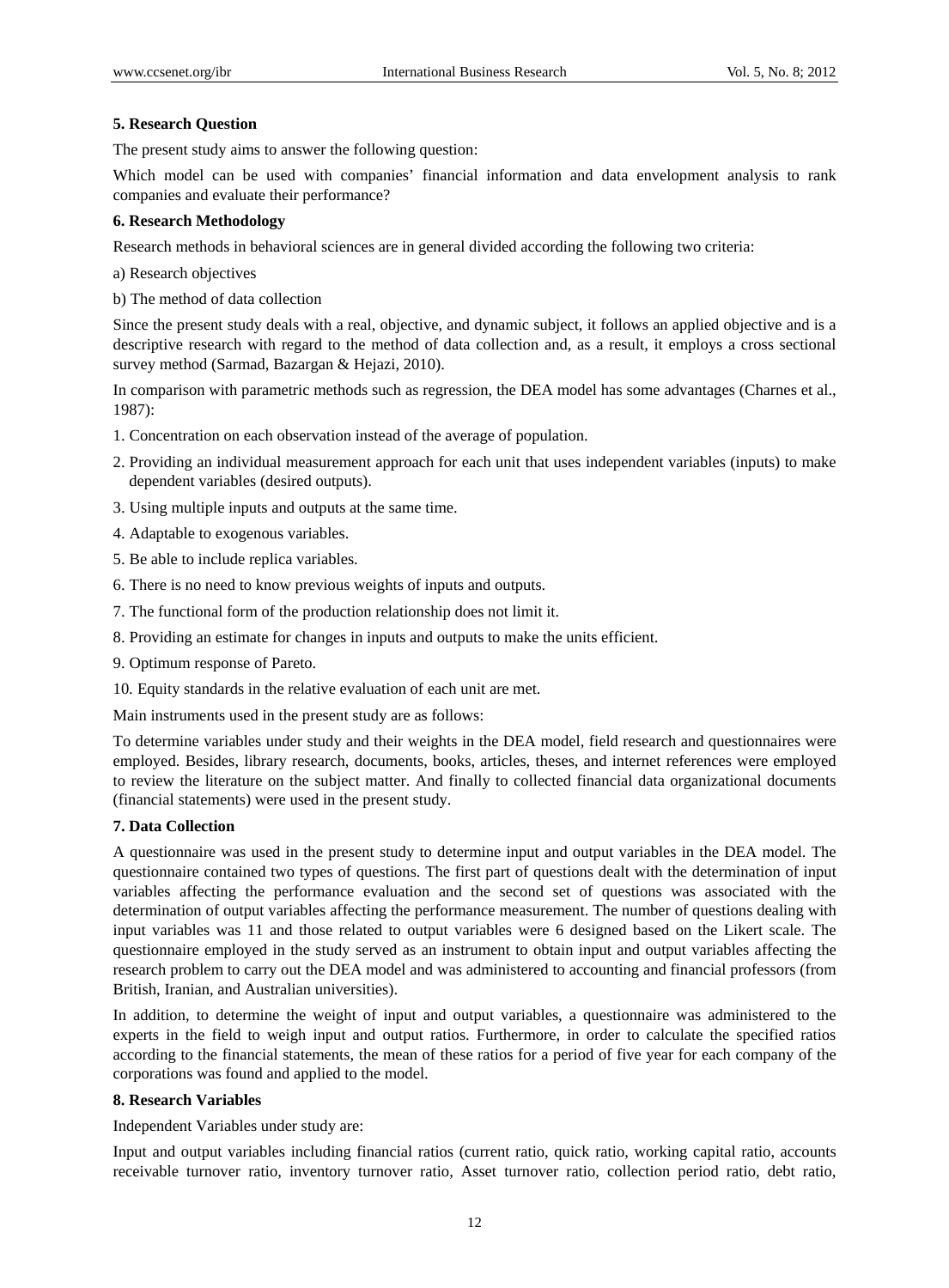interest coverage ratio, equity ratio, economic value added (EVA), ROA ratio, ROE ratio, return on current assets ratio, return on equity ratio, operational profit to sale).

The dependent variable was determined as companies' performance and efficiency.

## **9. Research Population and Sampling Procedure**

The population under study consisted of 36 corporate in a holding involving in different activities. Since the research population was limited the sample of the study was selected as the whole companies in the population under study.

## **10. Data Analysis**

A questionnaire was employed to measure variables under investigation. To do so, performance evaluation indexes were derived from financial statements and ratios existing in different books and articles and since there were a large number of variables, a questionnaire was developed and distributed among professors and experts to select those indices were more significant and influential.

To analyze the collected data, data envelopment analysis was used in the present study. The employed model was BCC coverage model and Anderson & Peterson model. In addition, for the confidentiality matters a set of specific codes were used instead of companies' name.

# *10.1 Software Used in the Study*

To analyzed information obtained from companies and estimate financial ratios, Excel software was used. Besides, Lingo 13, and Winqsb software packages were run to perform the DEA model. Finally, SPSS Software was used to analyze the questionnaires.

## *10.2 Weighing of Ratios*

Input variables were divided into three groups of liquidity, activity, and leverage ratios while output variables were put in a single group i.e. profitability ratio. Table1 shows the result of weighing and the final model is shown in figure 1.

|                        |                                           | Weight |                  |
|------------------------|-------------------------------------------|--------|------------------|
| <b>Liquidity Ratio</b> | <b>Current Ratio</b>                      | 0.50   | INP1             |
|                        | Quick Ratio                               | 0.30   |                  |
|                        | <b>Working Capital Ratio</b>              | 0.20   |                  |
|                        | Total                                     | 1.00   |                  |
| <b>Activity Ratio</b>  | <b>Accounts Receivable Turnover Ratio</b> | 0.20   | INP <sub>2</sub> |
|                        | <b>Inventory Turnover Ratio</b>           | 0.25   |                  |
|                        | <b>Asset Turnover Ratio</b>               | 0.35   |                  |
|                        | <b>Collection Period Ratio</b>            | 0.20   |                  |
|                        | Total                                     | 1.00   |                  |
| Leverage Ratio         | Debt Ratio                                | 0.50   | INP3             |
|                        | Interest coverage Ratio                   | 0.30   |                  |
|                        | <b>Equity Ratio</b>                       | 0.20   |                  |
|                        | Total                                     | 1.00   |                  |
| Economic Indicator     | Economic Value Added                      | 1.00   | INP4             |
| Profitability Ratio    | Return On Assets (ROA)                    | 0.35   | <b>OUT</b>       |
|                        | Return On Equity (ROE)                    | 0.22   |                  |
|                        | <b>Return On Current Assets</b>           | 0.10   |                  |
|                        | Return On Equity                          | 0.18   |                  |
|                        | <b>Operating Profit to Sales</b>          | 0.15   |                  |
|                        | Total                                     | 1.00   |                  |

#### Table 1. Results Weighting Variables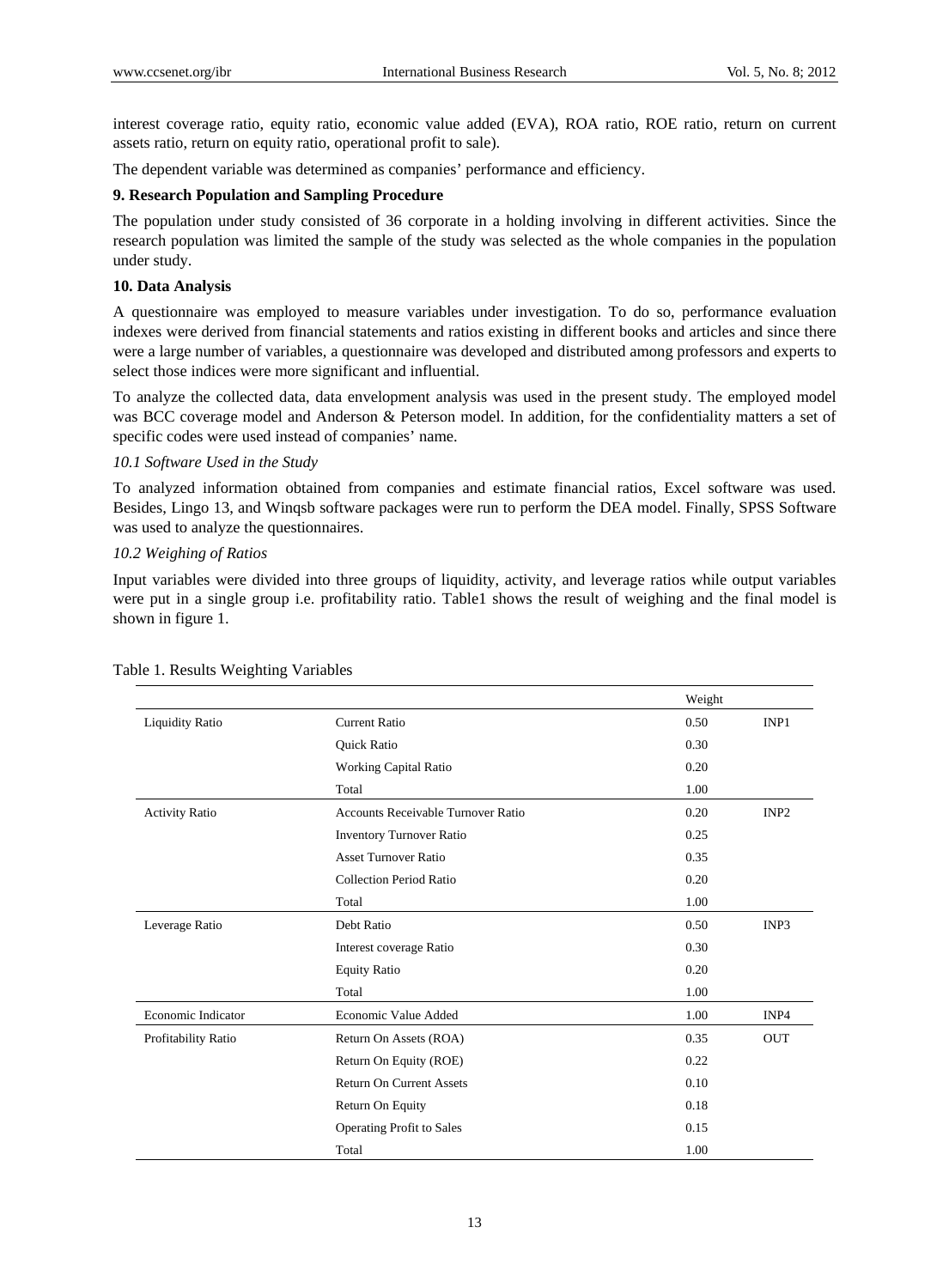

Figure 1. Final Model

#### **11. Conclusion from the Research Question**

Because of applying the financial ratios as the input and output indices of the DEA model, the obtained model can evaluate the financial performance of companies, which is the most important aspect of evaluation in each company.

Since the author was committed to keep the data obtained from the companies as secret and confidential, companies were codified to keep the information related to each company as secret.

1. Can the developed model capably evaluate and estimate the companies' performance?

The result obtained from the DEA model indicate that of 36 companies examined through the study, 9 companies were regarded as efficient while the remaining 27 companies were determined as inefficient implying that the model can accurately measure companies' performance. The selected indexes and the derived model can efficiently investigate and compare the companies' financial positions as well.

2. How was the companies' efficiency evaluated within the time period of 2005 to 2009?

Efficiency measure obtained through the DEA model in the area under study ranked 36 companies (of which 9 were efficient and 27 ones as inefficient).

#### **12. Suggestions for Future Researchers**

Future researchers can focus more on the following topics:

- a) Future researchers can rank and evaluate a set of companies active in stock market by the model proposed in this study using the DEA method.
- b) In addition to indexes investigated here through the present study, future researchers can examine other qualitative indexes to further develop the proposed model.

#### **References**

- Abzari, M., Samadi, S., IzadiNia, N., & Dehghanpour, M. (2009). Evaluating the performance of basic metal group companies in Tehran's Stock Marketusing the EVA Model andexamining it relationship with accountingprofits criteria. *Journal of Financial Research, 26*, 3.
- Basso, A., & Funari, S. (2001). Theory and Methodology A Date Envelopment Analysis approach to measure the mutual fund performance. *European Journal of Operational Research, 135*, 477-492. http://dx.doi.org/10.1016/S0377-2217(00)00311-8
- Bigdelu, M., & Safari, M. (2004). Evaluating the performance of investment companies active in Tehran stock exchange using Sharp and Trainer's indexes within the time period of 1997-2002. *Journal of Financial Research, Tehran University, 38*, 14.
- Charnes, A., Cooper, W. W., & Rohdes, E. (1978). Measuring the Efficiency of Decision Making Units. *European Journal of Operational Research, 2*, 429-444. http://dx.doi.org/10.1016/0377-2217(78)90138-8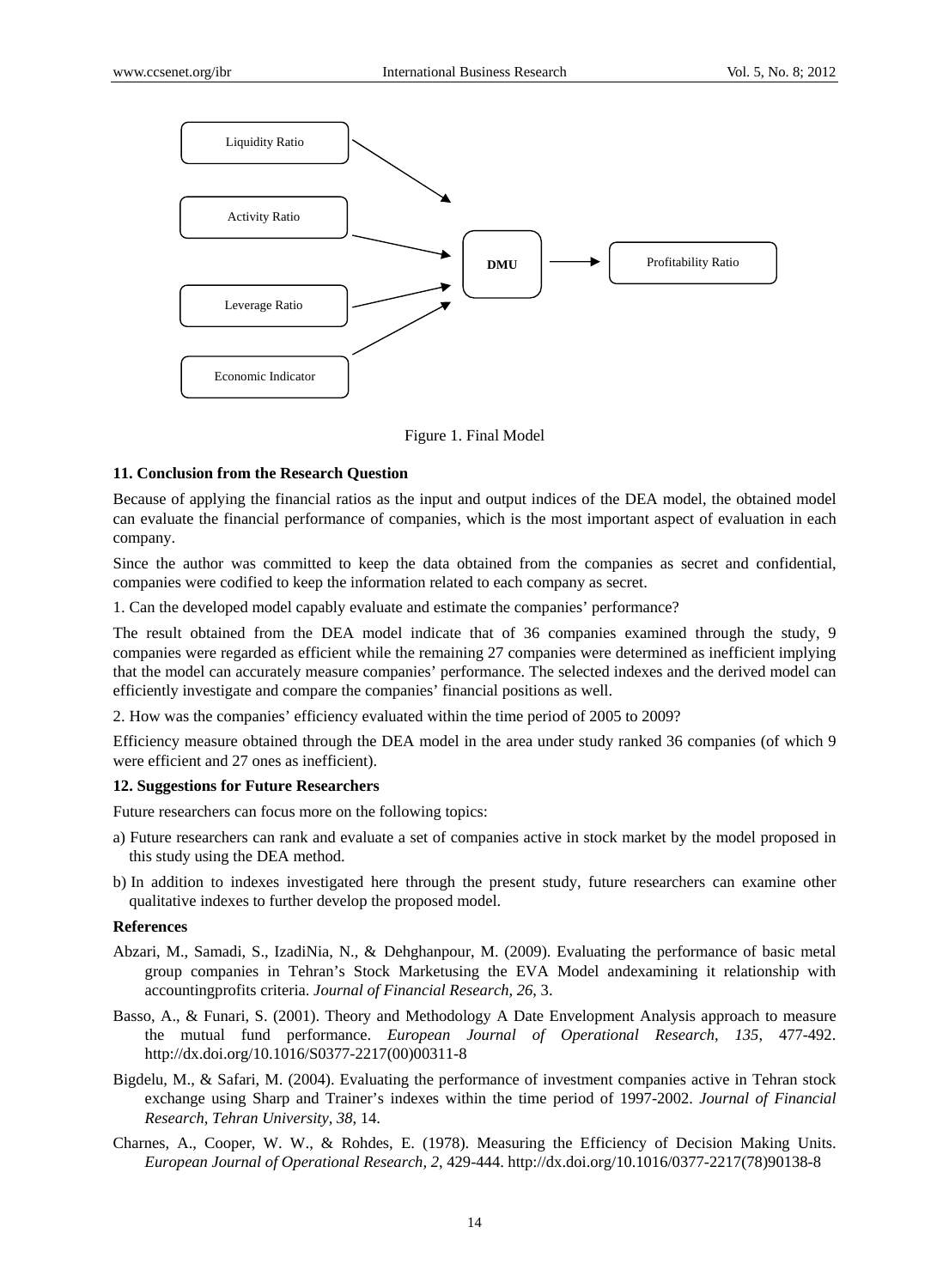- Edirisinghe, N. C. P., & Zhang, X. (2010). Input/output selection in DEA under expert information, with application to financial markets. *European Journal of Operational Research, 207*, 1669-1678. http://dx.doi.org/10.1016/j.ejor.2010.06.027
- Feroz, E. H., Kim, S., & Raab, R. L. (2003). Financial Statement Analysis: A Data Envelopment Analysis Approach. *Journal of the operational Research Society, 54*, 48-58. http://dx.doi.org/10.1057/palgrave.jors.2601475
- Galagedera, U. A., & Silvapulle, P. (2002). Australian Mutual Fund Performance Appraisal Using Data Envelopment Analysis. *Managerial Finance, 28*(9), 60-73. http://dx.doi.org/10.1108/03074350210768077
- Gregoriou, G. N., Sedzro, K., Zhu, J. (2005). Hedge fund performance appraisal using data envelopment analysis. *European Journal of Operational Research, 164*(2), 555-571. http://dx.doi.org/10.1016/j.ejor.2003.12.019
- Haghighat, J., & Nassiri, N. (2003). An investigation of banking system performance using data envelopment analysis (a case study of Agricultural Bank). *Journal of Economic Research*, 9 and 10, 3.
- Halkos, S. E., & Salamouris, D. S. (2004). Efficiency measurement of the Greek commercial banks with the use of financial ratios: a data envelopment analysis approach. *Management Accounting Research, 15*(2), 201-224. http://dx.doi.org/10.1016/j.mar.2004.02.001
- Hall, J. (2001). Dissecting EVA: The value drivers determine the shareholder value of industrial companies. http://paper.ssrn.com/abstract=304196
- IslamiBidgoli, G. (2003). Analyzing the basics of performance evaluation of public companies. *Journal of Management Message,* 5 and 6, 25.
- IslamiBidgoli, G., & Kashani-Poor, M. (2004). Comparing and evaluating methods of measuring the efficiency of bank branches to develop a suitable model. *Journal of Accounting Review and Auditing, 38*, 12.
- IslamiBidgoli, G. (2009). *Discussions on financial theory and management* (1st ed.). Termeh Publication.
- Jahankhani, A., & Sajjad, A. (1995). Applying the concept of economic value in financial decisions. *Journal of Financial Research,* 5 & 6, 68.
- Keung, T. (2000). A study of the relative stock market pricing efficiency in several industries, using data envelopment analysis. (Masters of applied science dissertation). The University of Toronto.
- Khajavi, Sh., GhayuriMoghadam, A., & Ghaffari, M. J. (2010). Data envelopment analysis as a complement for traditional analyses of financial ratios. *Journal of Accounting Review and Audit, 60*, 41.
- Khajavi, Sh., SalimiFard, A. R., & Rabiyeh, M. (2005). The employment of the data envelopment analysis for determining portfolios of highly efficient companies accepted in Tehran's Stock Market. *Journal of Social Sciences and Humanities of Shiraz University, 22*, 75.
- Kimiagari, A. M., & Farhad, F. (2007). Developments of a model to measure, evaluate, and rank the financial performance of urban water and drainage companies. *Journal of Financial Research, 21*, 113.
- Lin, W.-C., Liu, C.-F., & Chu, C.-W. (2005). Performance Efficiency Evaluation of The Taiwan's Shipping Industry: An Application of Data Envelopment Analysis. *Proceedings of the Eastern Asia Society for Transportation Studies, 5*, 467-476.
- Mehragan, M. R. (2008). *Quantitative models in performance evaluation of organizations (DEA)* (2nd ed.). Tehran University Press.
- Mohammadi, A. (2007). Application of mathematical planning technique (hierarchical analysis and data envelopment analysis) to analyze financial statements of medicine companies. *Journal of Social Sciences and Humanities of Shiraz University, 26*, 117.
- Panayiotis, G. A. (2004). Performance Evaluation of the Bond Mutual Funds Operating in Greece. *Managerial Finance, 10*, 1.
- QodratianKashan, A., & AnvariRostami, A. A. (2004). Development of a comprehensive model for performance evaluation and ranking of companies. *Humanities Teacher Quarterly*.

Ross, Westerfield, & Jordan. (2002). *Fundamental of Corporate Finance* (4th ed.). McGraw Hill.

Sarmad, Z., Bazargan, A., & Hejazi, E. (2010). *Research Methods in Behavioral Sciences* (8th ed.). Agah Press.